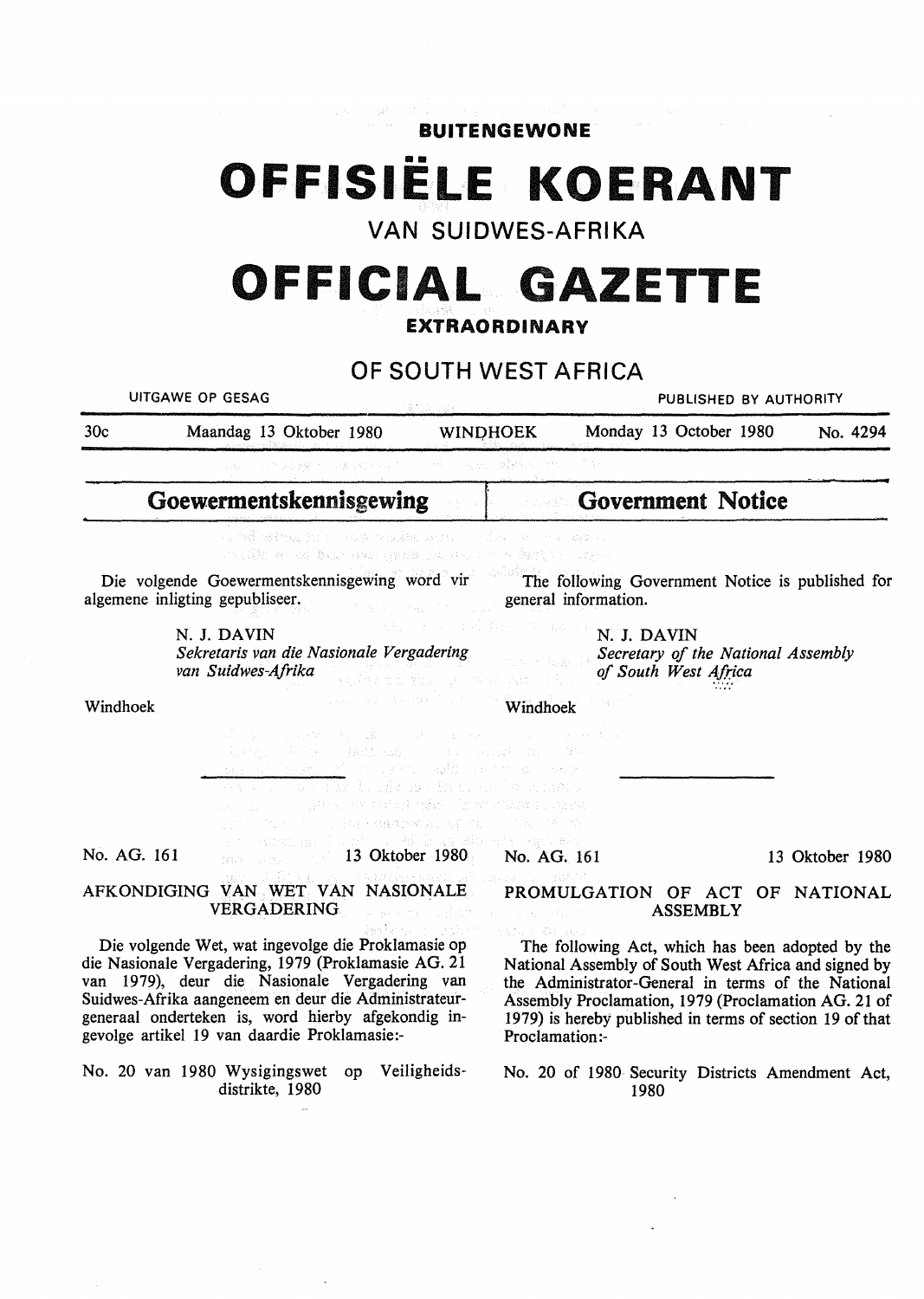**Wet No. 20, 1980 WYSIGINGSWET OP VEILIGHEIDSDISTRIKTE, 1980** 

## 人名马特拉 人名英格兰姓氏 网络

*(Engelse teks deur die Administrateur-generaal onderteken op* 7 *Oktober 1980)* 

写和 生恋 ふう ひっと 心感 アイ・スト

## **WET**

**Tot wysiglng van die Proklamasie op Veiligheldsdistrikte, 1977, ten einde aan die Admlnistrateur-generaal die**  bevoegdheid te verleen om 'n bevel uit te reik **waarkragtens enige persoon wat 'n ander persoon behandel het vir, of aan hom medlese of ander hulp verleen het in verband met, sekere wonde of ander beserings, aangese word om die aangeleentheid by 'n offlsier van die veiligheidsmagte aan te meld.** 

DAAR WORD BEPAAL deur die Nasionale Vergadering van Suidwes-Afrika, soos volg:-

Wysiging van artikel 3 van 1. Artikel 3 van die Proklamasie op Veiligheidsdistrikte, Proklamasie AG. 9 van 1977, word hierby gewysig deur die volgende subparagraaf artikel I van Proklamasie by paragraaf (a) van subartikel (1) te voeg:

> "(vii) wat enige persoon wat 'n ander persoon in 'n veiligheidsdistrik in 'n hospitaal, kliniek, spreekkamer of ander plek, hetsy in 'n gebou of nie, behandel of behandel het vir, of aan daardie ander persoon mediese of ander hulp van watter aard ook al verleen of verleen het in verband met, wonde of ander beserings van die aard in die bevel aangedui, wat daardie ander persoon opgedoen het, aanse om sonder versuim die aangeleentheid by 'n offisier van die veiligheidsmagte aan te meld en die besonderhede in die bevel- aangedui, op die wyse aldus aangedui, aan sodanige offisier te verstrek.". .<br>Wa

2. Hierdie Wet heet die Wysigingswet op Veiligheidsdistrikte, 1980.

1987 图片分布

 $1.12 - 1.1$ 

Kort titel.

al Carti del Bergele